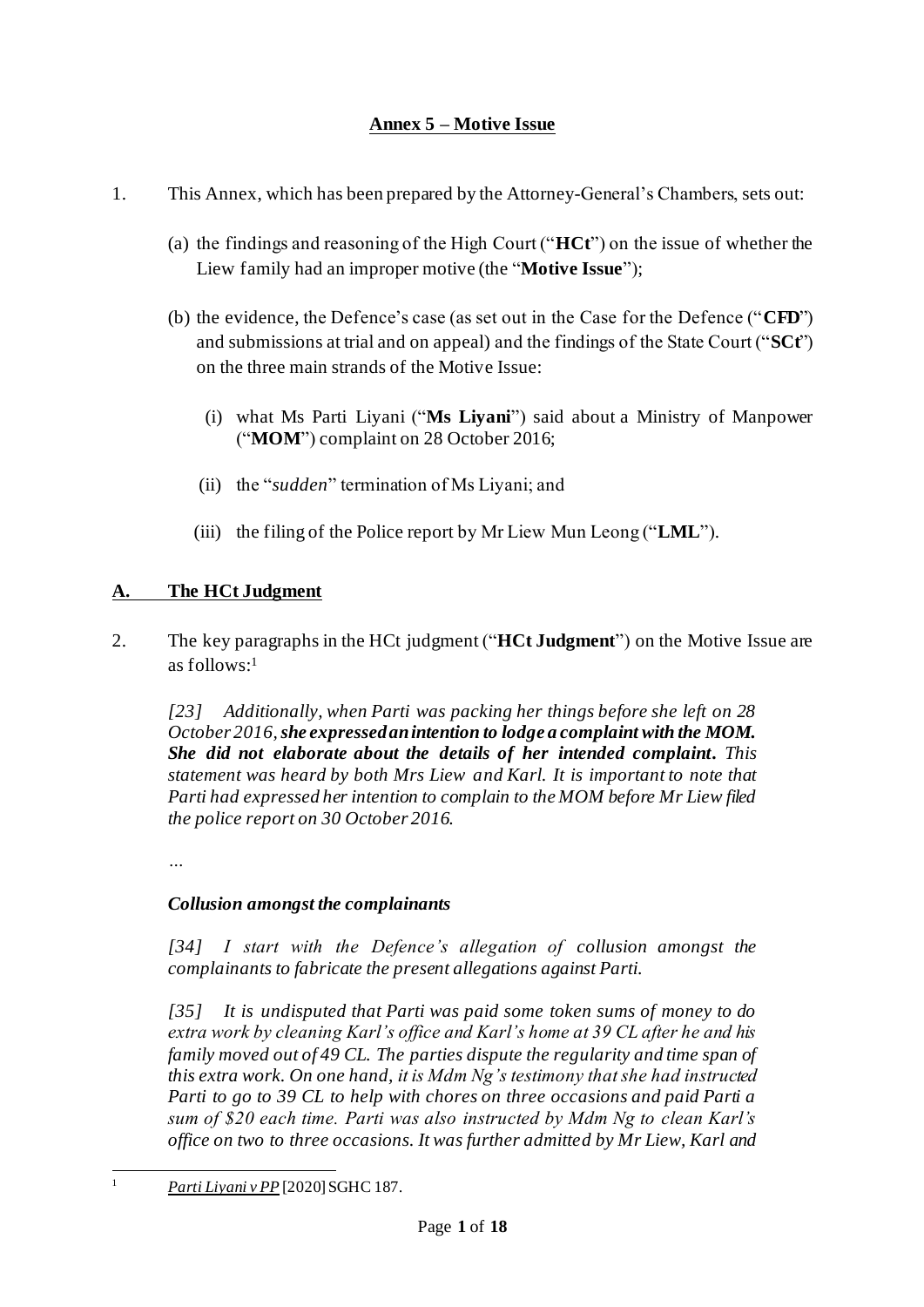*Heather that Parti was asked to clean Karl's office. On the other hand, Parti testified that she cleaned Karl's office once a week for about a year. Karl agreed that Parti was asked to clean his office once a week or once a fortnight, though he denied that it was for a period of one year. Regardless of the frequency and the adequacy of the amount paid (if any) for the amount of work done by Parti, the undisputed fact is that Parti did perform cleaning work outside of 49 CL, namely at Karl's home at 39 CL and also at Karl's office.*

*[36] This formed the factual basis for Parti's defence in relation to the complainants' motive behind framing her: in essence, the Liew family brought the present allegations against her in order to prevent her from returning to Singapore and lodging a complaint to MOM about her illegal deployment …*

*[37] When Parti was informed about her termination on 28 October 2016, Mdm Ng testified that Parti was angry and unhappy because she was not given sufficient notice and time to send the boxes back home. Most critically, Parti expressed an intention to lodge a complaint with the MOM. Parti uttered this threat when she was packing her things before she left on 28 October 2016. Both Mrs Liew and Karl heard the said statement.*

*[38] The Defence alleges that this formed the motivation amongst the witnesses in the Liew family to collude and stymie Parti's attempt to make a formal report to the MOM in relation to their illegal deployment of a foreign domestic helper. For a foreign migrant worker such as Parti, any documentary complaint or accusation of committing an offence (such as a police report) could seriously jeopardise any possibility of Parti's future employment. This, the Defence submits, prevents Parti from pursuing a complaint with a former employer since she is without a job.*

*…*

*[42] At trial, only Karl and Mr Liew were cross-examined on their alleged motives in relation to filing a* **false police report** *to create difficulties for Parti to secure a job in Singapore. …*

*…*

*[45] Because of the omission of the Defence to cross-examine (a) all witnesses on the alleged collusion and (b) Heather and May on their improper motives for testifying, it is now not open to the Defence to allege that* all *members of the Liew family* colluded *through false testimony to level these accusations against Parti in order to prevent her from returning to Singapore and filing a complaint to the MOM. In the light of the circumstances, the Defence's specific allegation of collusion by* all members *of the Liew family cannot stand by virtue of the rule in Brown[e] v Dunn.*

*[46] That said, the rule in Brown[e] v Dunn does not bar this court from taking into consideration the fact that a reasonable doubt may be raised arising from an improper motive on the part of Mr Liew and Karl to lodge a police report against Parti in order [to] prevent her from lodging a future complaint*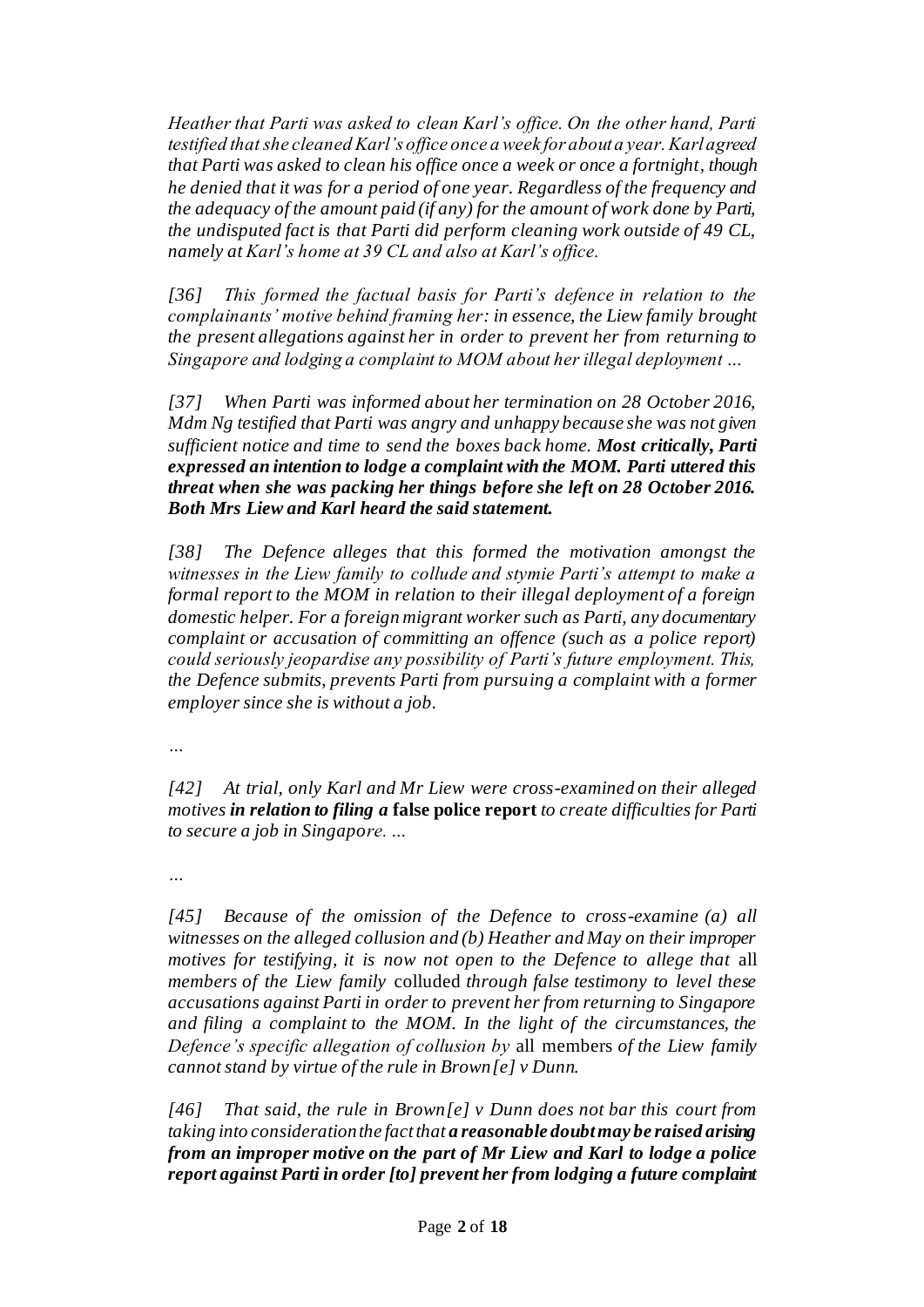*to MOM. After all, this aspect of the evidence was adequately surfaced at trial and was sufficiently put to Mr Liew and Karl (see above at [42]).*

*[47] In my view, there was in fact ample basis for Parti to make a complaint to the MOM. It is clear to me based on the evidence at the trial below that Parti was* **in fact** *made to do illegal cleaning work at Karl's residence at 39 CL and at Karl's office. Parti's evidence is that she received \$10 for two to three days of work, and the payment was not regular. In fact, there was a prior dispute between Parti and the Liew family over the cleaning of the toilet in 39 CL: when Mdm Ng requested Parti to do so, she refused. There was also another incident where Parti refused to cook extra food for Karl. Further, when Karl told Parti that her employment was terminated, her immediate response to him was "I know why. You angry because I refused to clean up your toilet." It is significant that at some time* **prior** *to her termination, Parti had expressed unhappiness for being made to do additional cleaning work at Karl's home in 39 CL and at his office, probably without adequate compensation. It demonstrates Parti's prior unhappiness in relation to such an arrangement, which was illegal and an offence against the MOM regulations. One must bear in mind that expressly stating that she would complain to MOM about this illegal work would most likely have meant that Parti would immediately lose her job and hence she might have been in a dilemma as to whether she should make such a complaint or even tell the Liew family that she intended to do so should she be made to continue doing cleaning work outside of 49 CL. Nevertheless, it appears that Parti had given hints to the Liew family that she ought not to be doing cleaning work elsewhere beyond 49 CL.*

*[48] In my judgment, there is reason to believe that the Liew family, upon realising her unhappiness, took the pre-emptive first step to terminate her employment suddenly without giving her sufficient time for her to pack, in the hope that Parti would not use the time to make a complaint to MOM. Once she made express her desire to complain to MOM after her sudden termination on 28 October 2016, the Liew family followed up with the police report to ensure her return would be prevented. In my view, the Liew family might not have made a police report had Parti not made her* express *threat on 28 October 2016 to report the matter to MOM.*

*[49] I observe that no evidence was adduced of any new items that were recently discovered to be missing ie, the period around 28 October 2016, which necessitated the immediate and sudden termination of Parti by the Liew family during the period when Mr Liew was overseas. Instead, Mr Liew's decision for Parti's sudden termination was based on items that went missing "over the years". In my view, this is not believable and it is more likely that the fear of Parti's complaint to MOM rendered her termination urgent, at least in the eyes of the Liew family.*

*[50] Further, I note that after Parti's termination, Mr Liew returned to Singapore from abroad on the night of 29 October 2016 and testified having spent only a "few minutes" or "half an hour" looking through the jumbo boxes. On 30 October 2016, he was updated on the events on 28 October 2016 by his family over lunch and lodged the police report with Karl that same*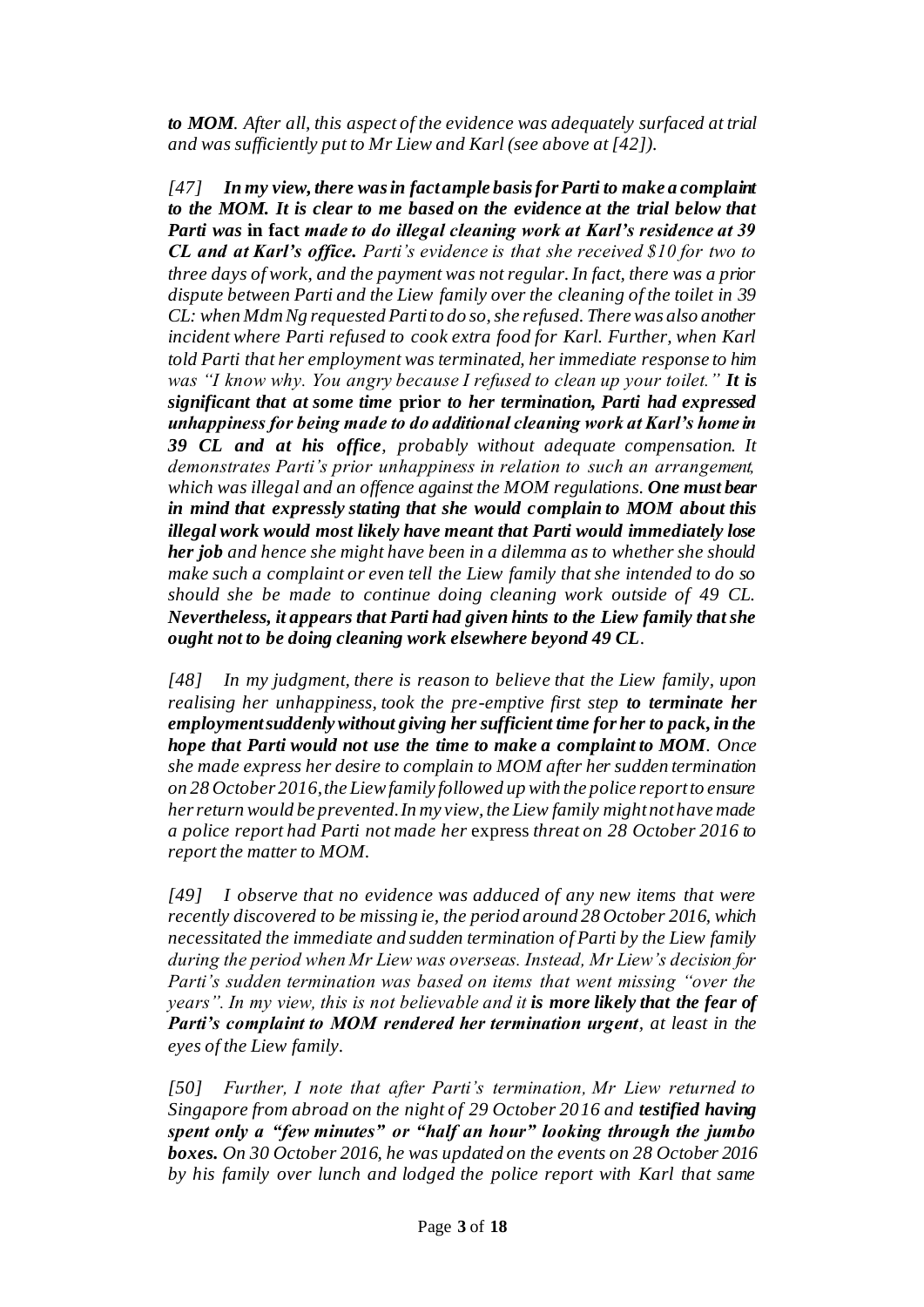*afternoon. In the First Information Report ("FIR") dated 30 October 2016, Mr Liew identified the allegedly stolen items found in the three jumbo boxes, including hard disks worth \$500, towels worth \$100, gadgets worth \$1,000. However, these items were eventually not listed in the charges brought against Parti and no police photographs were taken of them when the police visited the Liew's household on 3 December 2016. Some of these items were in fact items that Mr Liew had suspected Parti had stolen from him over the years (see above at [9]). The inconsistencies between the charges/police photographs and the FIR point towards the fact that Mr Liew made the police report concerning hundreds of allegedly stolen items after spending a relatively short amount of time looking through the jumbo boxes without proper documentation of the allegedly stolen items, even though there was no ostensible need for an urgent police report given that Parti had already left Singapore. There was more than sufficient time for Mr Liew to have properly documented the stolen items before making the FIR. Indeed, that would have been crucial contemporaneous evidence of the items discovered by the Liew family in the three jumbo boxes allegedly stolen by Parti. It is also curious that the police report was stated to have been made only "*for record purposes as I'm afraid that her boyfriends might cause a nuisance or break into my apartment*" [emphasis added].*

*[51] In the light of the above circumstances, the Defence has sufficiently demonstrated an underlying factual basis in support of its allegation of an improper motive on the part of Karl and Mr Liew.*

*[52] The Prosecution must show beyond a reasonable doubt that no such improper motive existed in relation to why the police report was made just* **two days** *after Parti made explicit to two members of Liew's family of her intention to lodge a complaint to the MOM about being required to work illegally at Karl's residence at 39 CL and at Karl's office. Given the seriousness of the consequences that might follow from what Parti said she would do, I have reason to believe that the Liew family would be very concerned that Parti would carry out her threat to report the matter to MOM. On the totality of the evidence, I find that the Prosecution has failed to dispel the reasonable doubt raised by the Defence and show that there was no improper motive by Mr Liew and Karl in making the police report.*

[emphasis added]

- 3. In summary, the HCt Judge (the "**Judge**")found thatthe Prosecution had failed to prove beyond reasonable doubt that LML and Karl had no improper motive in terminating Ms Liyani's employment and filing the Police report. The Judge found that the fact of Ms Liyani's illegal deployment was undisputed, and she had expressed unhappiness about working outside 49 Chancery Lane ("**49CL**"). The Liews had therefore pre-emptively dismissed her and, after Ms Liyani stated that she wanted to make a MOM complaint, filed the report to prevent her return to Singapore.<sup>2</sup>
- 4. The Motive Issue therefore has three main strands:

<sup>&</sup>lt;sup>2</sup> HCt Judgment at  $[47]$ – $[52]$ .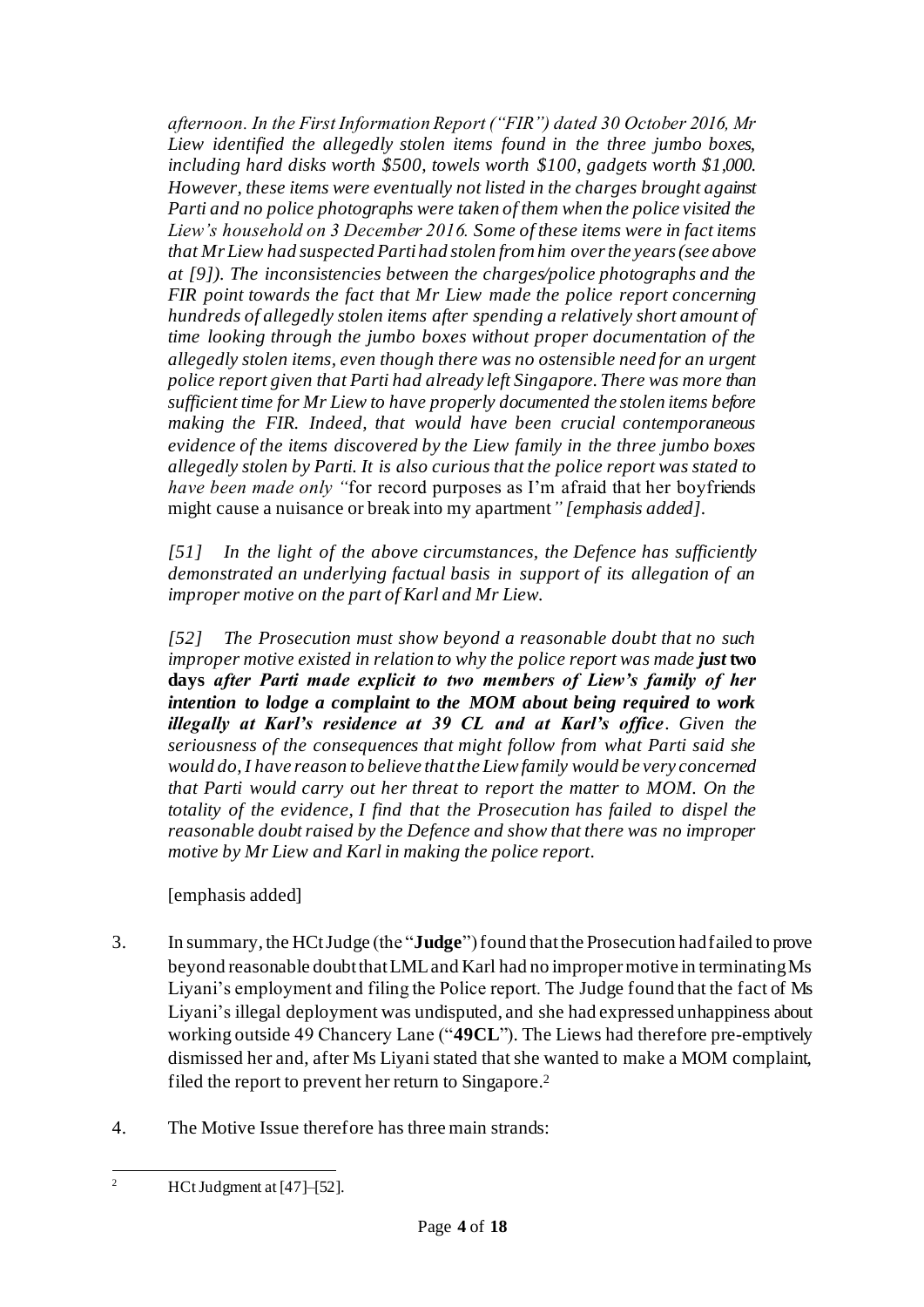- (a) what Ms Liyani said about a MOM complaint on 28 October 2016;
- (b) the "*sudden*" termination of Ms Liyani; and
- (c) the filing of the Police report by LML.

#### **B. What Ms Liyani said on 28 October 2016**

#### **B1. CFD**

- 5. Under the Criminal Case Disclosure Conference regime, which applied to this case, parties are to file their respective Cases before trial. The CFD must contain, among other things, a summary of the defence and the facts in support thereof.<sup>3</sup> An adverse inference may be drawn against the accused if the Defence (1) fails to serve a CFD that fully complies with these requirements or (2) puts forward a case at trial which differs from or is inconsistent with the CFD.<sup>4</sup>
- <span id="page-4-0"></span>6. The CFD in this case *did not state or suggest that Ms Liyani had mentioned a MOM complaint at any time*. The Defence also did not raise this issue in the pre-trial conferences for this case.
- <span id="page-4-1"></span>7. The Prosecution was not apprised of this issue, prior to the commencement of the trial, and did not set out to lead any evidence on this point.

### **B2. The evidence at trial**

- 8. The Prosecution had objected to, and the SCt judge (the "**trial judge**") disallowed, some questions by the Defence relating to the Motive Issue.
- 9. However, the Prosecution did not generally object to questions about *facts relevant to the Motive Issue* (unless they had been asked and answered).<sup>5</sup> The objections were to questions relating to the MOM *investigations*, or specific questions that appeared irrelevant / had already been answered. Thus, the Defence was able to, and did, elicit evidence from the Prosecution's witnesses regarding Ms Liyani's deployment to work at Karl's home and office, which formed the "*factual basis*" of its case on the Motive Issue (see [36] of the HCtJudgment at [\[2\]](#page-0-0) above).

 $3$  Section 165(1) of the Criminal Procedure Code (Cap 68, 2012 Rev Ed) ("**CPC**").

 $\frac{4}{5}$  Sections 169(1)(*b*) and (1)(*c*) of the CPC.

<sup>5</sup> For example, the Prosecution did not object to the Defence's questions to Karl about Ms Liyani's deployment to work at Karl's office, including the frequency of such deployment, what Ms Liyani was tasked to do, the allowance paid to her, and her mode of transport to the office. However, the Prosecution objected when the Defence asked Karl about the features of his office (on the basis of relevance), and when the Defence raised the MOM investigations: see ROP, pp 553–560. See also ROP, pp 571–573.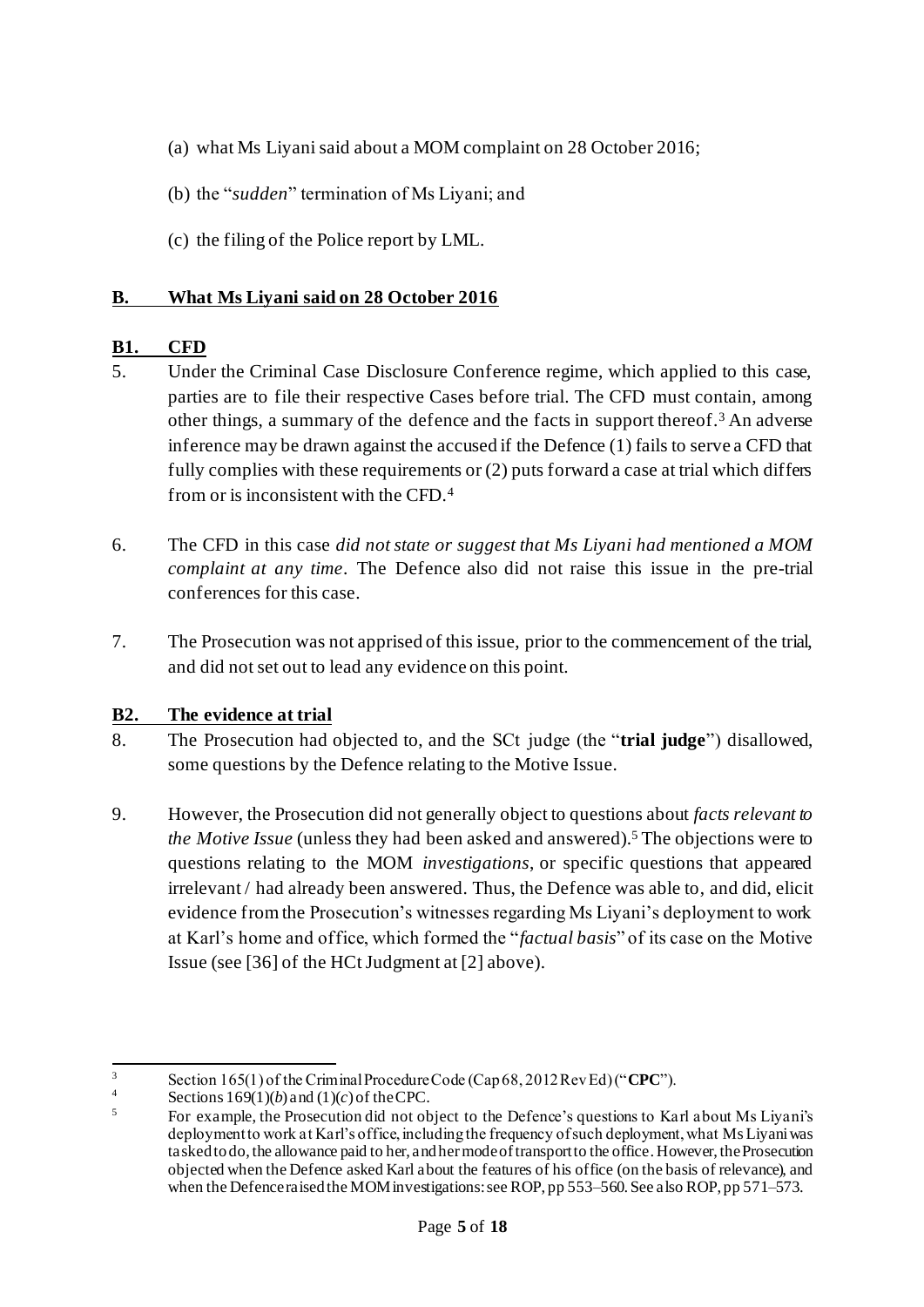B2-1. NLP

- 10. The evidence that Ms Liyani had mentioned a MOM complaint on 28 October 2016 first arose incidentally at trial, during the examination-in-chief ("**EIC**") of Ng Lai Peng ("**NLP**").
- 11. **EIC**: During EIC, NLP was asked whether there was "*anything else that Parti said*" on 28 October 2016 (after her employment was terminated). NLP answered that Ms Liyani had said "*she wanted to go to MOM … [t]o talk about us. To complain*".<sup>6</sup>
- <span id="page-5-1"></span>12. **Cross-examination**: Subsequently, in cross-examination of NLP: 7
	- (a) NLP confirmed that Ms Liyani had said on 28 October 2016 "*that she was going to complain to MOM*";
	- (b) it was suggested to NLP that Ms Liyani had "*wanted to complain about*" the following matters: (1) working outside 49CL; (2) having been asked to cook pork; and  $(3)$  living in a house with rats and snakes – NLP refuted  $(1)$  and  $(2)$ , and did not reply to (3) because the trial judge found, upon an objection by the Prosecution, that this question was irrelevant and not part of the Defence's case;
	- (c) it was then suggested to NLP that she was "*visibl[y] disturbed by this issue about making a complaint to MOM*" – NLP rejected this; and
	- (d) finally, it was suggested to NLP that she had told her family about Ms Liyani wanting to make a MOM complaint – NLP rejected this, and explained that there was no need for her to do so, because those present (including Karl) should have heard Ms Liyani say that she wanted to make a MOM complaint.
- <span id="page-5-0"></span>13. The Prosecution did not consider at that stage, the issue of Ms Liyani wanting to make a MOM complaint, to be relevant because (1) this point was not raised in the CFD (see [\[6\]](#page-4-0) above), and (2) was just one of many points raised in cross-examination. Defence Counsel Mr Anil Narain Balchandani ("**DC**") had asked NLP about a variety of issues, such as Ms Liyani being allegedly made to (*a*) cook pork and (*b*) live in a house with rats and snakes. The Prosecution objected to the latter allegation on the basis that it was irrelevant, and the trial judge sustained the objection. It appeared that the Defence did not have a clear position on motive and, in any event, the key issue was whether Ms Liyani had stolen from the Liews, not whether the Liews had a possible motive to falsely accuse her of theft.

B2-2. Ms Liyani

 $\frac{6}{7}$  ROP, p 1167.

ROP, pp 1570–1578.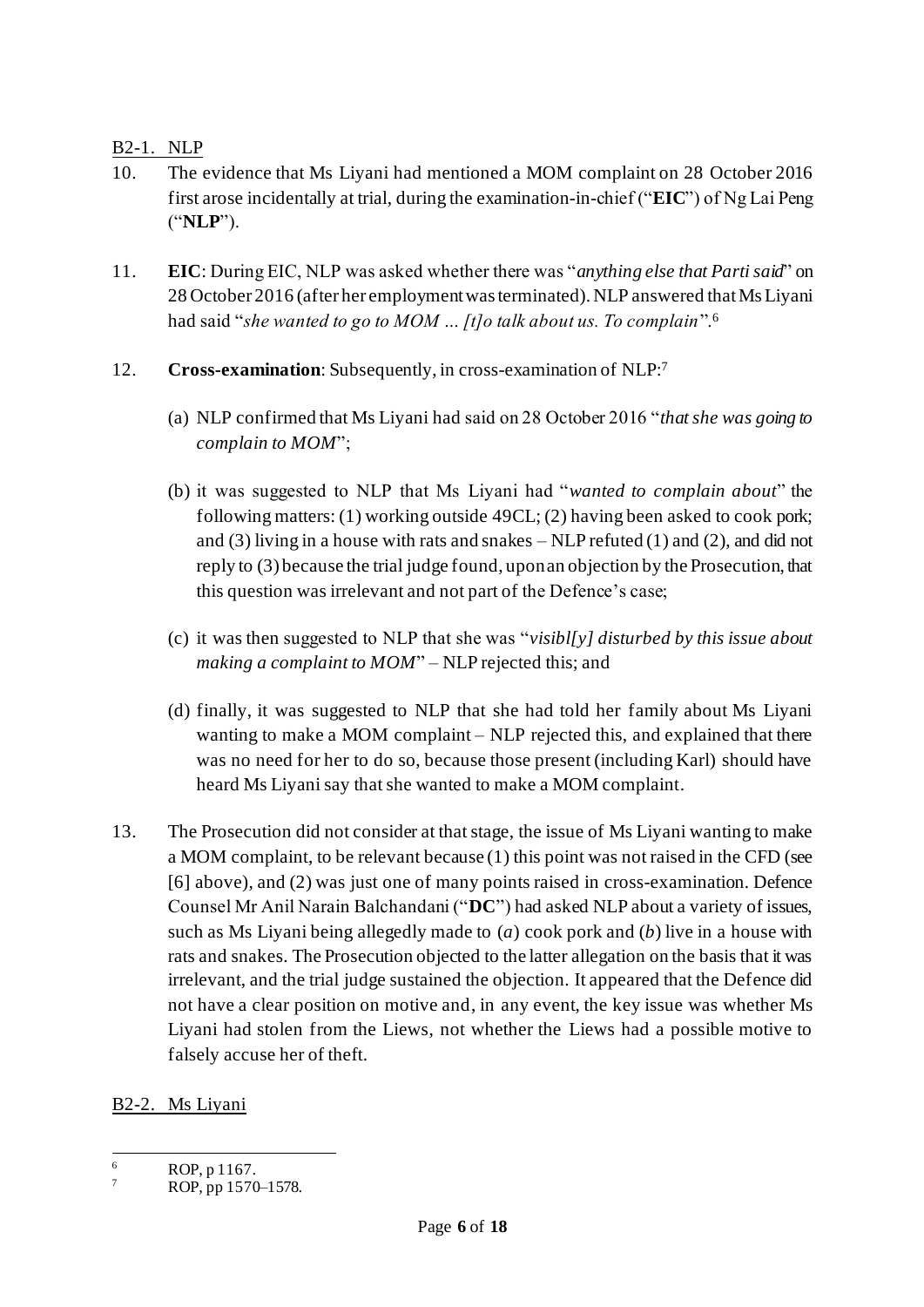14. **EIC**: During EIC of Ms Liyani, the following exchange occurred:<sup>8</sup>

*Q … Let me now just wrap up with a few areas. We heard from Mrs. Liew that you---as you were going out of the house on the 28th of October, you wanted to complain. What did you want to complain about?*

*A I wanted to report the Liew family to MOM because I'm asked to work in his office. Also, to work in Karl's house. …*

[emphasis added]

- <span id="page-6-1"></span>15. In short, Ms Liyani:
	- (a) gave evidence of what was in her mind on 28 October 2016 the intended subject of the complaint she alluded to on 28 October 2016 was her deployment to work at Karl's home at 39 Chancery Lane ("**39CL")** and Karl's office; but
	- (b) did not testify that:
		- (i) she had *communicated* this to the Liews; or
		- (ii) the Liews *understood* that Ms Liyani intended to complain about being deployed to work at Karl's home and office.
- <span id="page-6-0"></span>16. The Prosecution did not consider the issue relevant, for the reasons set out at [\[13\]](#page-5-0) above. Further, Ms Liyani's evidence did not appear material (being limited to what was in her mind at the time).
- <span id="page-6-2"></span>17. Further investigations suggest that on 28 October 2016:
	- (a) Ms Liyani had stated that she wished to make a MOM complaint about *the short notice given to her for the termination of her employment*; and
	- (b) Ms Liyani did not mention her deployment to work at Karl's home and office.

# **B3. Defence's trial submissions**

- 18. In the Defence's closing submissions, the Defence submitted that on 28 October 2016, Ms Liyani had stated that she wanted to file a MOM complaint.<sup>9</sup> The Defence did not submit that:
	- (a) Ms Liyani had stated what she wanted to complain about; or that

<sup>8</sup> ROP, pp 1787–1788.

Defence's closing submissions, para 439.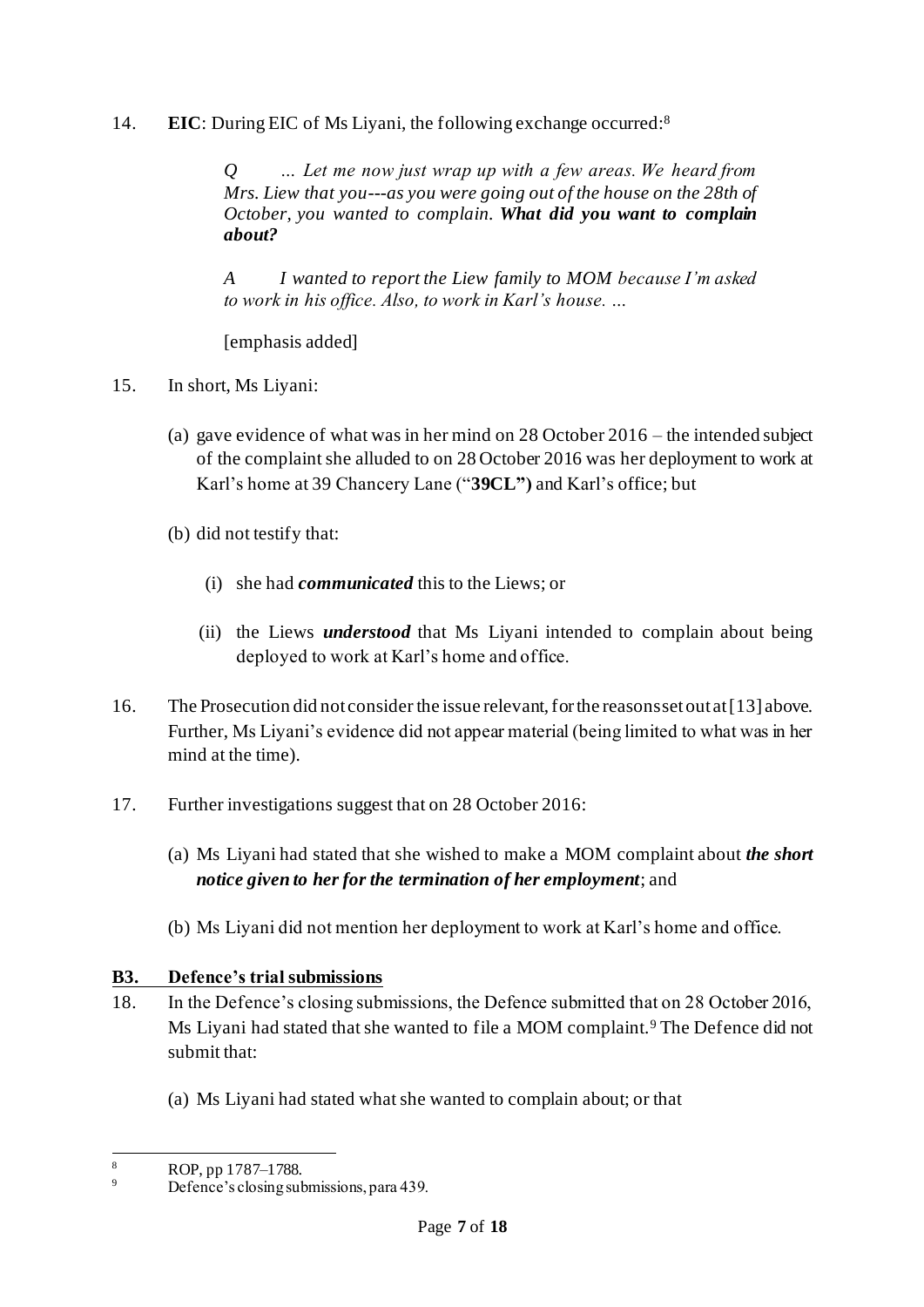- (b) the Liews understood that Ms Liyani intended to complain about being deployed to work at Karl's home and office.
- 19. In the Defence's reply closing submissions, the Defence reiterated that on 28 October 2016, Ms Liyani had stated that she wanted to file a MOM complaint.<sup>10</sup>This was similar to the evidence.
- 20. In the next paragraph in the reply closing submissions, the Defence stated that it was undisputed that "*Parti was illegally deployed by the Liew family*". The Defence then set out the potential consequences of such a complaint for the Liew family. One can infer from this that the Defence did suggest in submissions that Ms Liyani's complaint would have been about her deployment to work at Karl's home and office.

### **B4. Prosecution's trial submissions**

21. In the Prosecution's trial submissions, the Prosecution did not address the evidence that Ms Liyani had mentioned a MOM complaint on 28 October 2016 at all. This evidence was not considered material for the reasons set out at [\[13\]](#page-5-0) and [\[16](#page-6-0)] above.

#### **B5. SCt's findings**

22. The trial judge made the following relevant observations in her judgment:<sup>11</sup>

*[60] There was no reason why the Liew family and the driver Robin would conspire to frame the accused for the theft, especially when they had employed her for a number of years. They had in fact compensated her for the termination and Karl was even willing to pay for the shipping of her items …*

*…*

*[74] Counsel for the defence accused Karl of being a habitual liar, accused Mr Liew of trumping up the charges against the accused, when Mr Liew had unequivocally stated that there was no motivation for a person like him to go against a maid and that his purpose in making a police report was to protect other families in Singapore from becoming victims of the accused.*

#### **B6. Defence's written appeal submissions**

- 23. In the Defence's appeal submissions, the Defence similarly submitted that on 28 October 2016, Ms Liyani had stated that she wanted to file a MOM complaint.<sup>12</sup>
- 24. In another part of the appeal submissions:

<sup>&</sup>lt;sup>10</sup> Defence's reply closing submissions, para 58.<br>  $\frac{11}{2}$   $\frac{BD_{11}B_{21}u_{11}!J_{12}u_{11}!D_{11}!D_{11}!D_{11}!D_{11}!D_{11}!D_{11}!D_{11}!D_{11}!D_{11}!D_{11}!D_{11}!D_{11}!D_{11}!D_{11}!D_{11}!D_{11}!D_{11}!D_{11}!D_{11}!D_{11}!D_{11}!D$ 

 $\frac{11}{12}$  *PP v Parti Liyani* [2019] SGDC 57.

Defence's appeal submissions, para 356.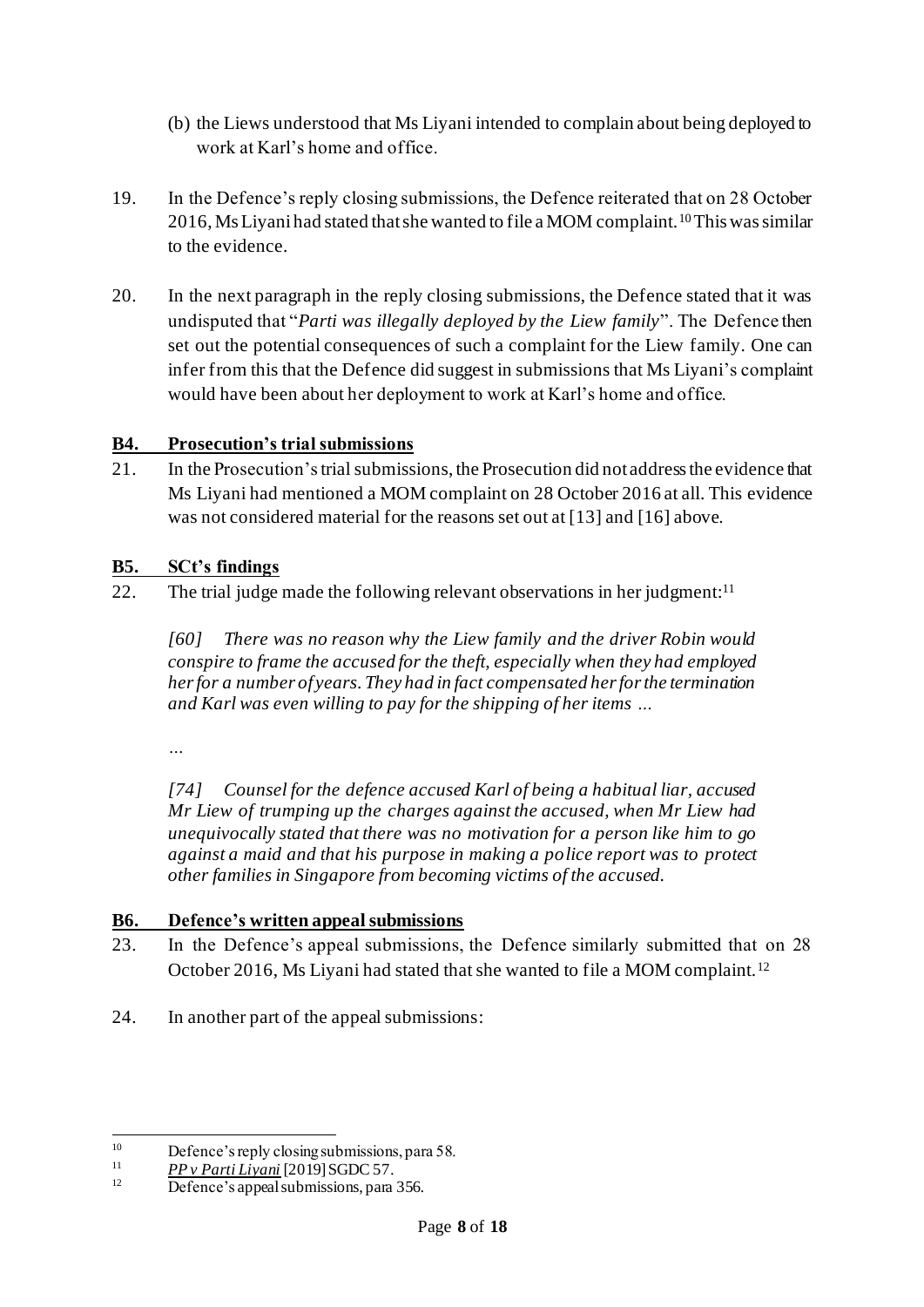- (a) The Defence referred to "*possible innocent infection of the family's attempt to stymie [Ms Liyani from] making a formal report to the Ministry of Manpower for illegal deployment of a foreign domestic helper*" [emphasis added];<sup>13</sup> and
- (b) upon stating that Ms Liyani had stated, on 28 October 2016, that she wanted to file a MOM complaint, the Defence submitted: "*It had been verified in court that Parti had been deployed illegally*" [emphasis added].<sup>14</sup>
- 25. These passages suggest that (1) Ms Liyani's complaint would have been about her deployment to work at Karl's home and office and (2) the Liews knew this.
- 26. It was nevertheless insufficiently clear from the Defence's submissions whether the Defence was claiming that the Liews knew what Ms Liyani wanted to complain to the MOM about.

# **B7. Defence's oral appeal submissions**

- <span id="page-8-0"></span>27. At the hearing of the appeal on 1 November 2019, DC submitted that: "*They realised that after Parti was asked to leave in this hurried manner, Parti wanted to make a complaint to the MOM for illegal deployment*" [emphasis added].<sup>15</sup>
- 28. Thus, DC *expressly submitted* that the Liews knew that the subject of the complaint Ms Liyani mentioned on 28 October 2016 was her illegal deployment. As set out at [\[12\]](#page-5-1) and [\[15\]](#page-6-1) above, there was no evidence of this.

### **B8. Prosecution's written appeal submissions**

29. In the Prosecution's written submissions for the appeal, the Prosecution did not address the evidence that Ms Liyani had mentioned a MOM complaint on 28 October 2016.

### **B9. Prosecution's oral appeal submissions**

30. Similarly, in oral submissions at the appeal hearing, the Prosecution did not address the evidence that Ms Liyani had mentioned a MOM complaint on 28 October 2016. Again, this evidence was not considered material.

# **B10. Observations**

- <span id="page-8-1"></span>31. To recapitulate, the CFD did not allude to any MOM complaint. There was also no evidence that Ms Liyani had said what she wanted to complain to the MOM about, or that the Liews otherwise knew this.
- <span id="page-8-2"></span>32. For these reasons, the Prosecution did not consider the evidence on what Ms Liyani had said about a MOM complaint on 28 October 2016 to be material. The Prosecution

<sup>&</sup>lt;sup>13</sup> Defence's appeal submissions, para 230.

<sup>&</sup>lt;sup>14</sup> Defence's appeal submissions, para 231.

Notes of Evidence of appeal ("NEs"), 1 Nov 2019, p 61.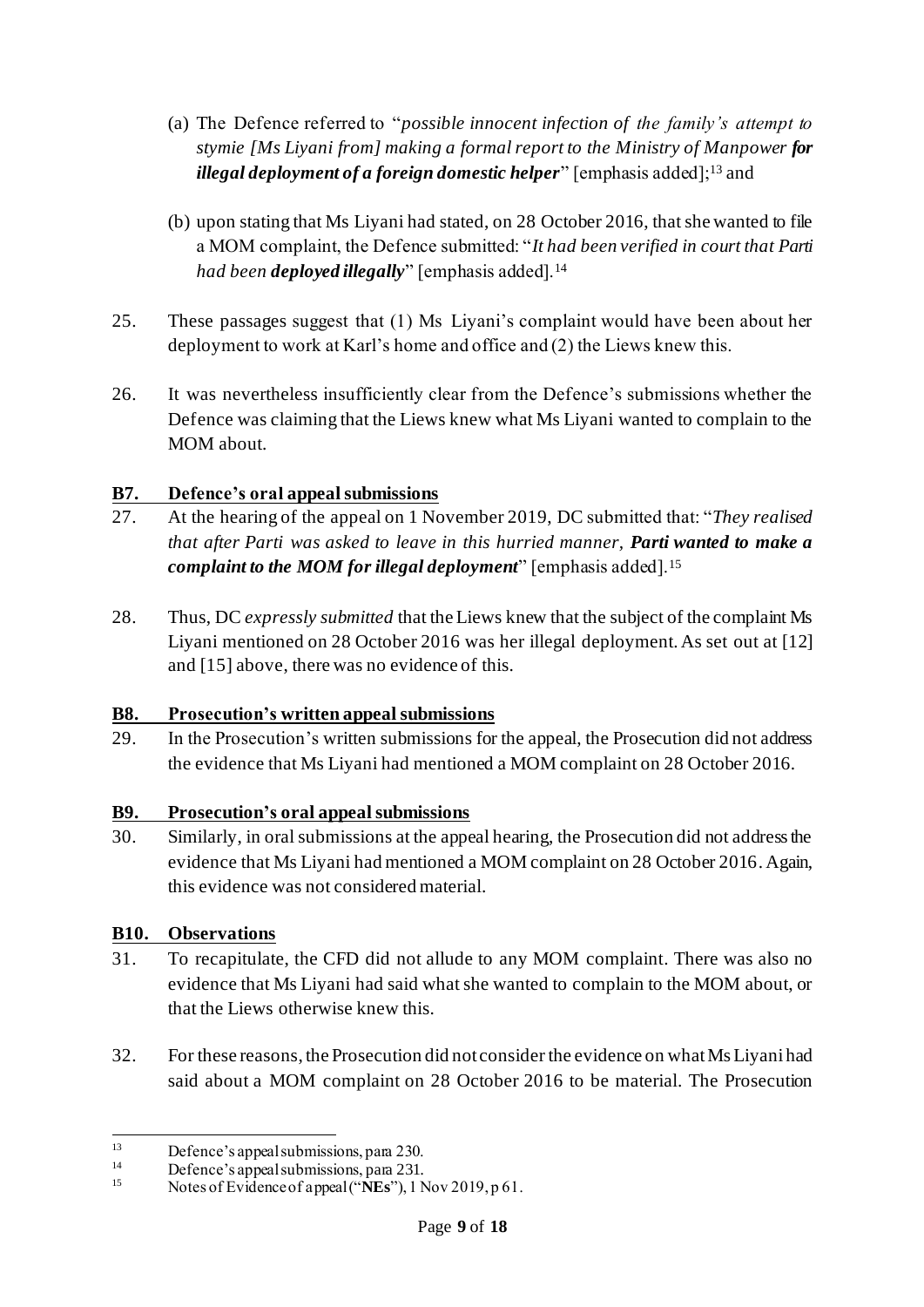therefore did not set out to adduce evidence to address this point, or address the evidence that unfolded at trial in their submissions at trial or on appeal.

## **C. The "sudden" termination**

## **C1. CFD**

<span id="page-9-0"></span>33. The CFD did not suggest:

- (a) that the termination of Ms Liyani's employment was sudden; or
- (b) that the Liews had an improper motive in terminating Ms Liyani's employment.
- 34. The CFD did not refer to the termination of Ms Liyani's employment at all.

### **C2. The evidence at trial**

- 35. The relevant evidence was as follows:
	- (a) It was undisputed that Ms Liyani had expressed unhappiness about working outside 49CL.
	- (b) Ms Liyani testified that after working at Karl's home for some time, NLP asked her to return to Karl's home again to work. Ms Liyani then refused to do so, and told NLP that she was "*not allowed to work in another house*".<sup>16</sup>

However, this evidence was disputed. In cross-examination of NLP, it was put to her that when Ms Liyani informed NLP that she no longer wished to work at 39CL, Ms Liyani had mentioned that it was "*not legal for her to work in another house*". NLP disagreed and stated that when Ms Liyani said she did not want to work at 39CL, she "*did not mention anything else*".<sup>17</sup>

- (c) There was no evidence that Ms Liyani had told the Liews (or any other person), prior to 28 October 2016, that she wanted to make a MOM complaint.
- 36. Further, it was not put to LML or his family that they had an improper motive in terminating Ms Liyani's employment.

### **C3. Defence's trial submissions**

37. The Defence's trial submissions did not suggest that the Liews had any improper motive in terminating Ms Liyani's employment. Rather, the submissions stated as follows:<sup>18</sup>

 $^{16}$  ROP, p 1736.

 $^{17}$  ROP, p 1567.

Defence's closing submissions, paras 437–438. See also para 248.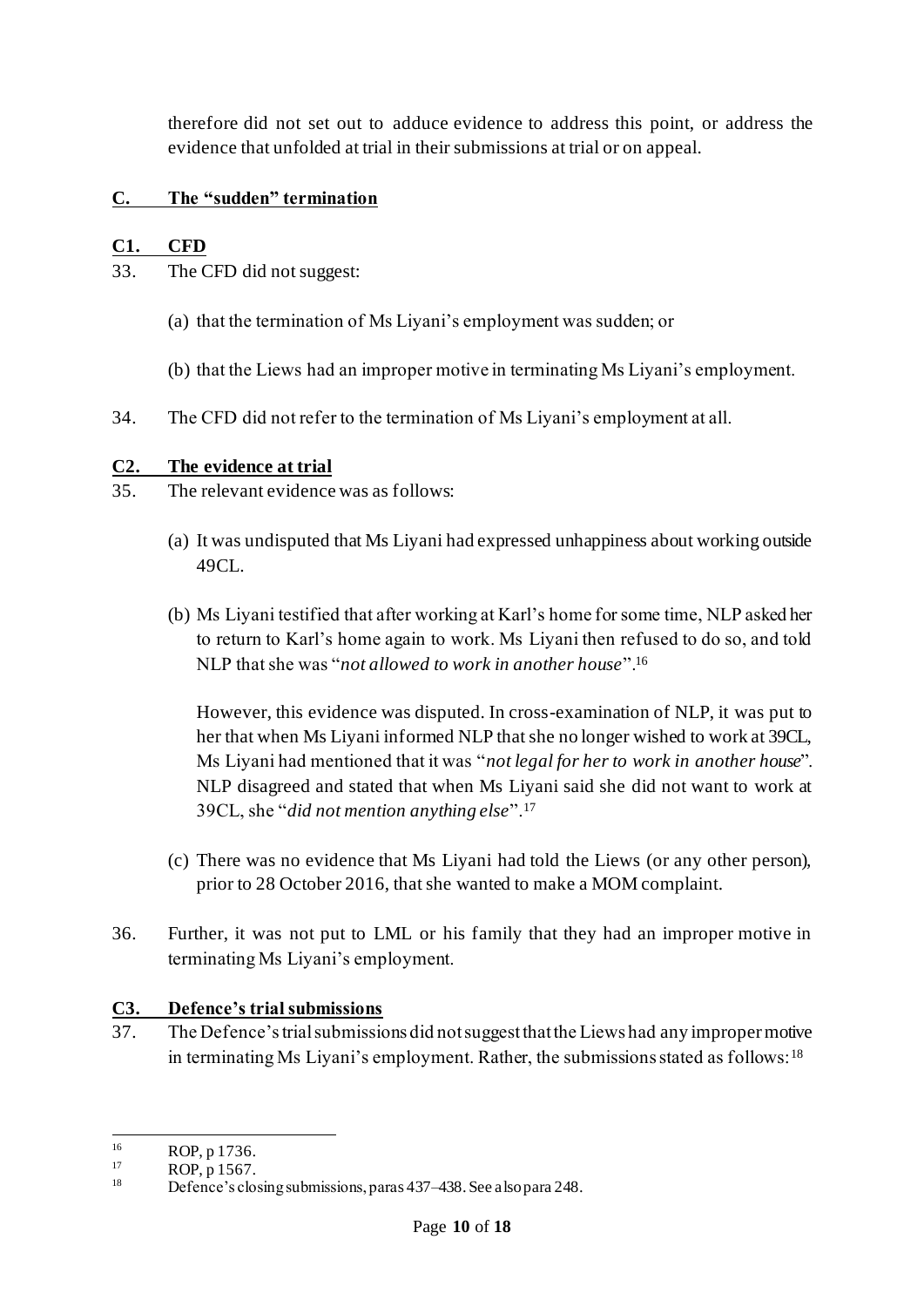*[437] … In October 2016, when Karl's family had no domestic worker, Parti was required to clean his house, 39 Chancery Lane. After about a week of complying, Parti refused to continue.*

*[438] The following week, Parti was summarily dismissed because of this insubordination, and given two hours to pack. …*

### [emphasis added]

<span id="page-10-0"></span>38. Separately, the Defence's submissions stated that Ms Liyani had been "*abruptly terminated*".<sup>19</sup> However, the Defence did not submit that the Liews had an improper motive in (1) terminating Ms Liyani's employment or (2) doing so "abruptly". The Defence's reference to Ms Liyani being "abruptly terminated" pertained to the termination being "*a shock and… a complete surprise*" to Ms Liyani as she had "*never been forewarned of dissatisfaction by the Liews about her conduct, or work, or that they had suspected her of stealing anything: items or money*".<sup>20</sup>

### **C4. Prosecution's trial submissions**

39. In the Prosecution's submissions at trial, the Prosecution did not address the issue of whether the Liews had any improper motive in *terminating Ms Liyani's employment*. This is unsurprising because, as set out at [\[33\]](#page-9-0)–[\[38](#page-10-0)] above, it was not the Defence's case that the Liews had an improper motive in *terminating Ms Liyani's employment*.

### **C5. SCt's findings**

40. The trial judge did not make any findings as to the circumstances of the termination of Ms Liyani's employment.

### **C6. Defence's written appeal submissions**

41. The Defence's appeal submissions did not suggest that the Liews had any improper motive in terminating Ms Liyani's employment. The Defence submitted that Ms Liyani was dismissed for *insubordination* (her refusal to work at 39CL).<sup>21</sup>

### **C7. Defence's oral appeal submissions**

- 42. At the hearing of the appeal on 1 November 2019, the Defence did not submit that the Liews had an improper motive in terminating Ms Liyani's employment:
	- (a) As noted above (see [\[27\]](#page-8-0) above), DC submitted that the Liews "*realised that after Parti was asked to leave in this hurried manner, Parti wanted to make a complaint to the MOM for illegal deployment* [emphasis added]".

<sup>&</sup>lt;sup>19</sup> Defence's closing submissions, para 399.

<sup>&</sup>lt;sup>20</sup> Defence's closing submissions, para 402.

Defence's appeal submissions, paras 354–355.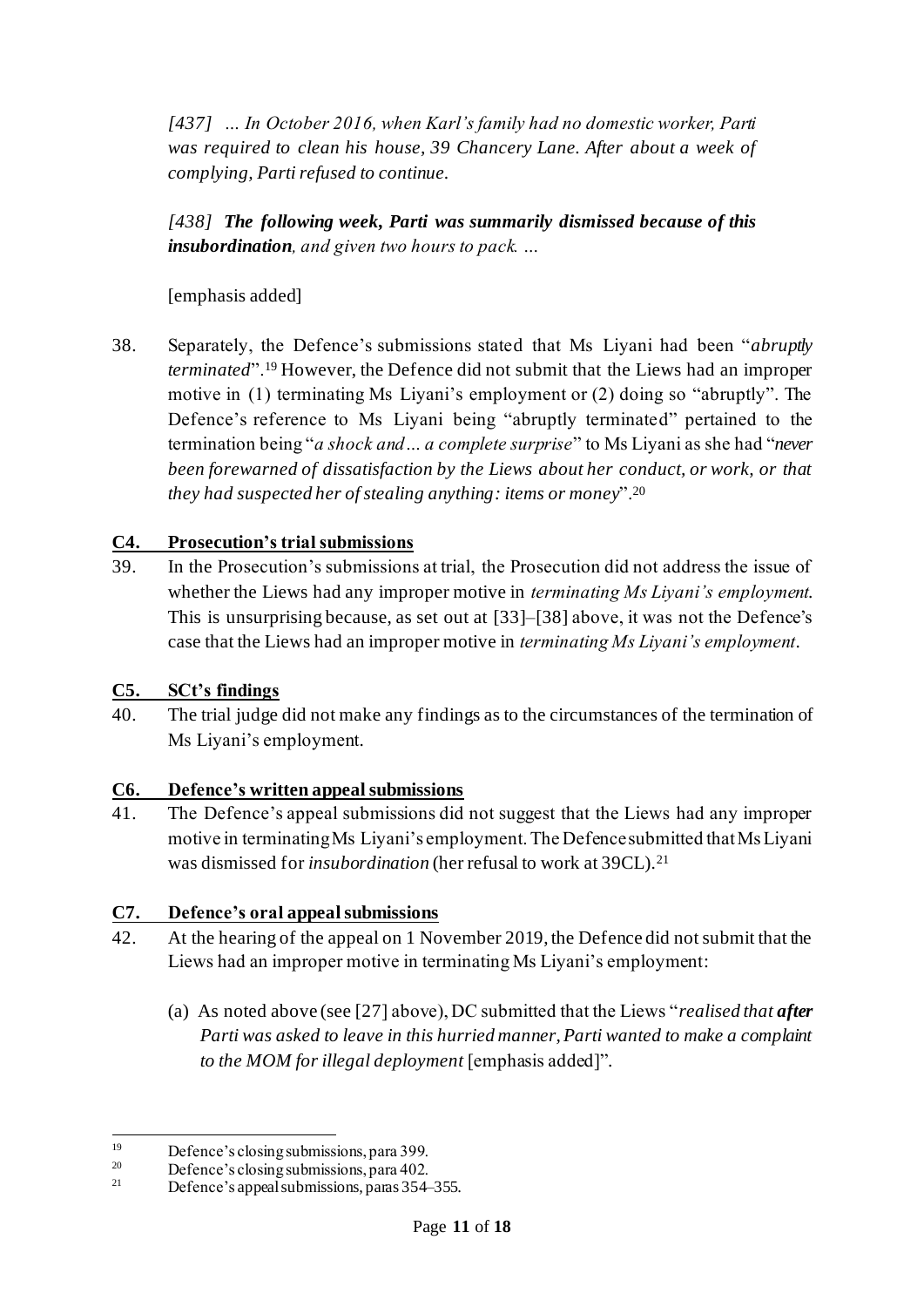- (b) DC also stated: "*what I am about to submit is a theory called "Scenario fulfilment". [LML] had it in his mind that Parti was a thief. The opportunity presented itself on the 29th of October and he filled in the blanks with the rest of the information in his head* [emphasis added]". 22
- 43. These submissions indicatedthat the Defence was *not*taking the position that the Liews had an improper motive in terminating Ms Liyani's employment.

## **C8. Prosecution's written appeal submissions**

44. In the Prosecution's written submissions for the appeal, the Prosecution did not address the issue of whether the Liews had any improper motive in *terminating Ms Liyani's employment*.

## **C9. Prosecution's oral appeal submissions**

- 45. At the hearing of the appeal on 17 February 2020, the Prosecution pointed out that the allegations of an improper motive put to Karl and LML *only pertained to the filing of the Police report.*<sup>23</sup>
- 46. The Prosecution did not address the issue of whether the Liews had any improper motive in *terminating Ms Liyani's employment*.

## **C10. Further investigations**

- <span id="page-11-0"></span>47. Further investigations suggest that the termination of Ms Liyani's employment was not sudden:
	- (a) Sometime in end-2015, NLP had informed an employment agent, Leo Meng Koon ("**LMK**"), that she might want to get a new helper. NLP had then visited LMK's agency two or three times to look at the biodatas of various helpers. Significantly:
		- (i) NLP visited LMK's agency years after Ms Liyani had worked in Karl's office, and before Ms Liyani worked at 39CL in March or April 2016, *ie*, before the possibility of a complaint about Ms Liyani's working at 39CL could have even arisen; and
		- (ii) NLP informed LMK that she was looking for a new helper because LML suspected Ms Liyani of stealing his items.
	- (b) Sometime in September 2016, LML made a firm decision to dismiss Ms Liyani. A few days later, NLP visited LMK's agency to choose a replacement for Ms Liyani. The replacement helper arrived in Singapore on 25 October 2016. Ms Liyani's employment was terminated on 28 October 2016 because the new helper (whom

<sup>&</sup>lt;sup>22</sup> NEs, 1 Nov 2019, p 136.<br><sup>23</sup> NEs, 17 Feb 2020, p 77.

NEs, 17 Feb 2020, p 77.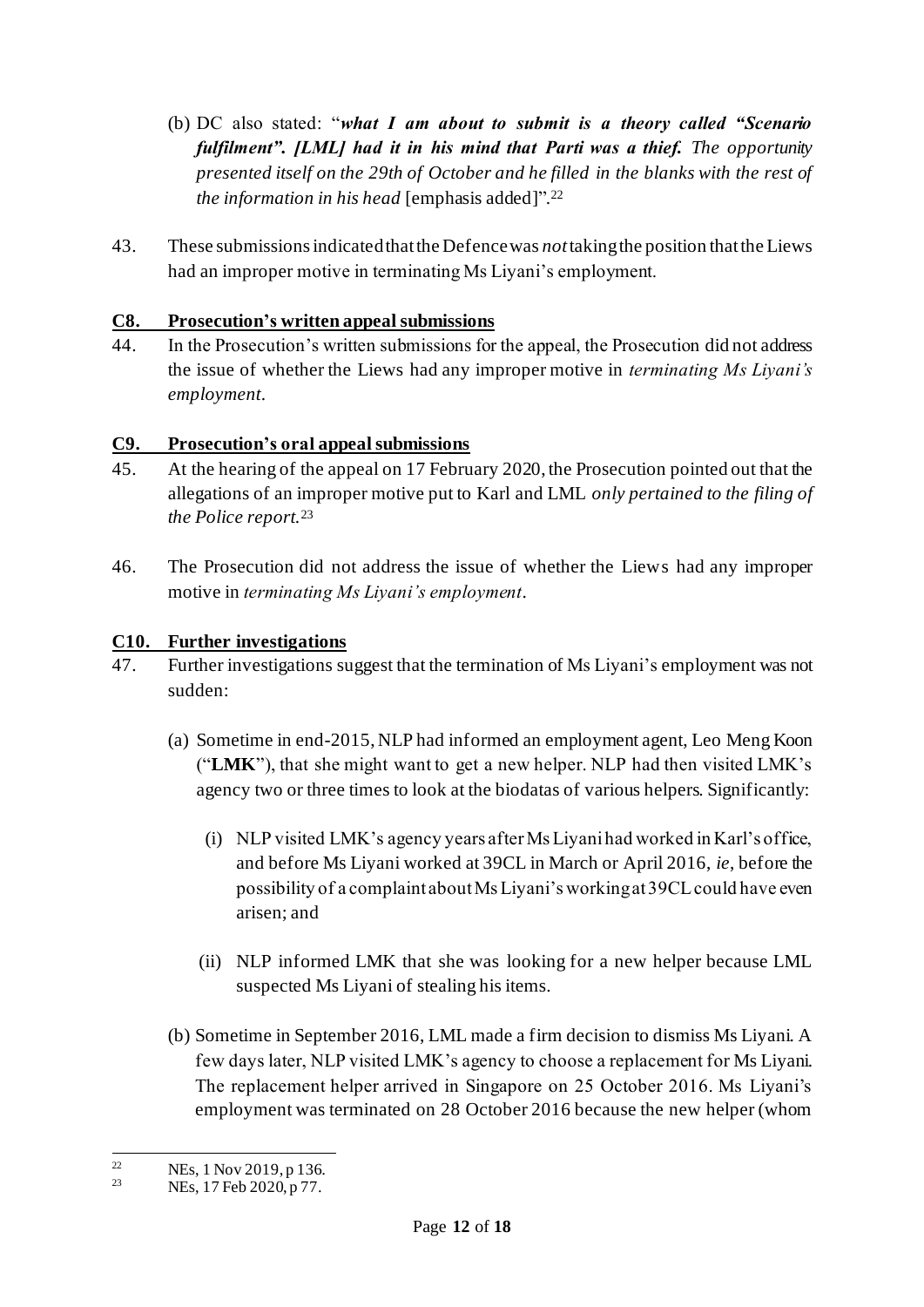the Liew family had chosen earlier) had arrived in Singapore by then. The new helper started work at 49CL in the evening of 28 October 2016, soon after Ms Liyani had left 49CL.

(c) The decision to terminate Ms Liyani therefore appears not to have been taken suddenly. The termination of Ms Liyani's employment had been planned for some time, but was only effected when her replacement became available.

### **C11. Observations**

- 48. Thus, the Prosecution did not adduce evidence that the Liews had no improper motive in terminating Ms Liyani's employment, or make submissions on this point.
- 49. Following the HCt's finding that the Liews had an improper motive in terminating Ms Liyani's employment, further investigations have been conducted on this issue. These have disclosed that Ms Liyani's dismissal was not "sudden" (see [\[47](#page-11-0)] above).

# **D. The filing of the Police report**

## **D1. The CFD**

50. The CFD did not suggest that the Liews had an improper motive in filing the Police report.

# **D2. The evidence at trial**

51. During the trial, the Defence suggested at various points that the Police report was filed with an improper motive. This was clear from (1) DC's explanations of the questions he posed to the Prosecution's witnesses and (2) the allegations he put to the Liews.

### D2-1. DC's explanations of questions posed

52. During cross-examination of Karl, DC explained a put to Karl as follows:<sup>24</sup>

*This is to put or to suggest that he wanted to prevent Parti from returning so that she could not file a complaint for illegal deployment as a maid in Karl's office or his office and or his home at 39 Chancery Lane. So this is one of the motives that we believe he filed the report*. [emphasis added]

53. During cross-examination of NLP, DC stated as follows:<sup>25</sup>

*Your Honour, as we had heard, this very Witness saying my client wanted to make a complaint and we had made it clear that one of the reasons why the Police Report was made was to shut her out from coming back to Singapore***.** [emphasis added]

<sup>&</sup>lt;sup>24</sup> ROP, p 635.

ROP, p 1571.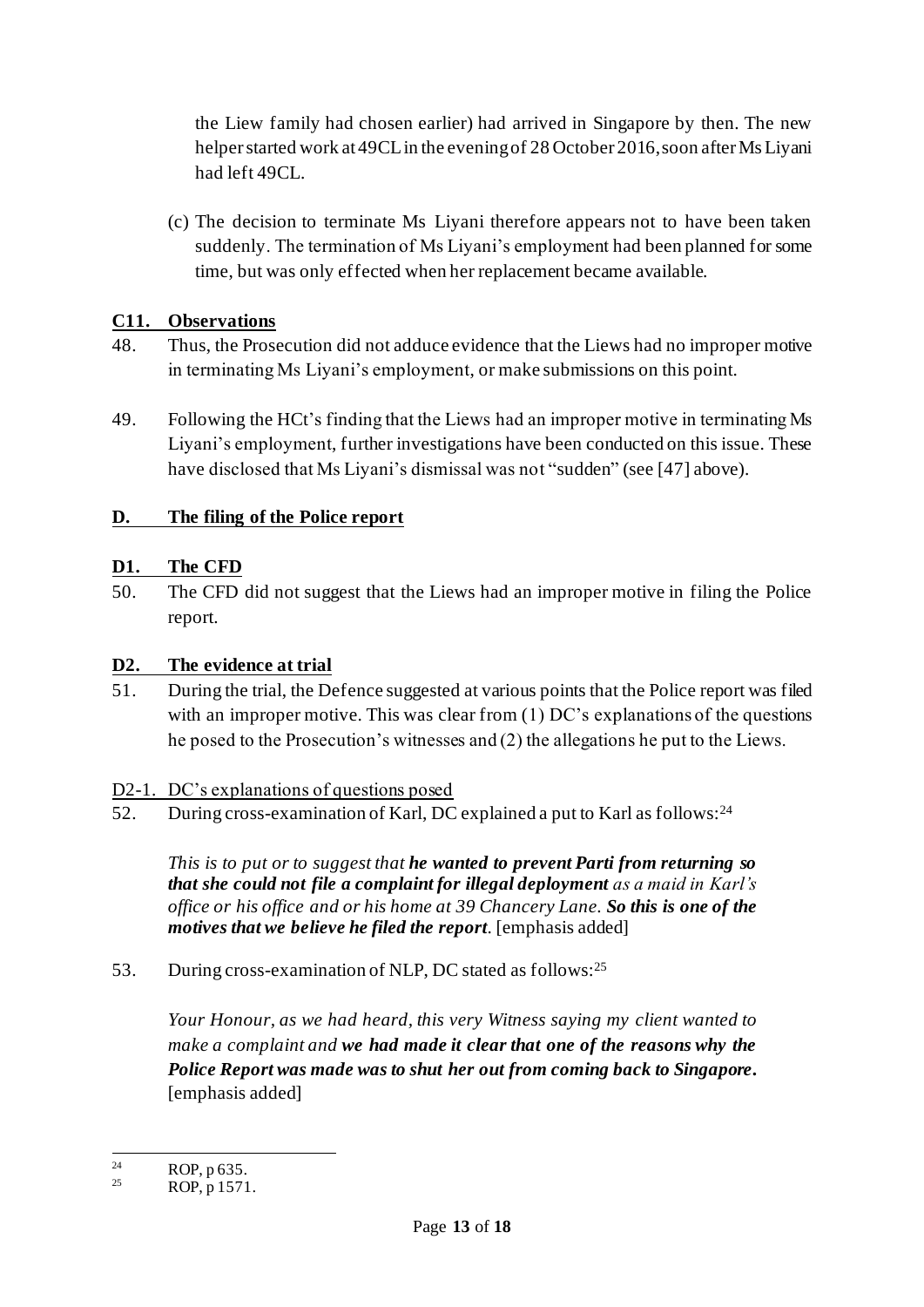#### D2-2. DC's cross-examination of Karl and LML

- 54. DC put to Karl that:
	- (a) Karl was "*in favour of making [the Police report] to falsely accuse[] Parti of theft of several items*"; and
	- (b) in relation to the Police report, Karl had intended to prevent Ms Liyani "*from returning to Singapore and filing a complaint for illegal deployment as a maid at your office or at your home*".<sup>26</sup>
- 55. Karl disagreed with these allegations.
- <span id="page-13-0"></span>56. The cross-examination of LML was less clear. While the Defence appeared to suggest that LML wanted to prevent Ms Liyani from returning to Singapore to lodge a complaint with the MOM, the questions asked also suggested that LML may have *genuinely* (but perhaps erroneously) believed that Ms Liyani had stolen from his family. DC put the following to LML:
	- (a) DC suggested to LML that he "*believe[d] items [were] stolen from [him] ... [he] saw … a whole bunch of things and … presume[d] they were stolen because others in the family said, "These are mine" …*". DC further suggested to LML that he had never considered whether NLP had given or thrown away the items in the three jumbo boxes (the "**3 Boxes**"), and that LML "*could be wrong*" as to whether the items were stolen.<sup>27</sup>

In response to these questions, LML replied that he was "*very confident*" that the items in the 3 Boxes identified by his family were stolen.<sup>28</sup>

(b) DC suggested to LML that there was "*no need for anybody to encourage [LML] to make a Police report*".

LML agreed, stating that he did not want Ms Liyani "*to come back and … possibly steal from another family*".<sup>29</sup>

<span id="page-13-1"></span>(c) DC also suggested to LML that he had "*trumped-up certain parts of [the Police report]*".<sup>30</sup>

LML categorically denied this.<sup>31</sup>

 $^{26}$  ROP, p 634.

 $^{27}$  ROP, p 1318.

 $\frac{28}{29}$  ROP, p 1318.

<sup>&</sup>lt;sup>29</sup> ROP, p 1330.

 $\frac{30}{31}$  ROP, p 1350.

ROP, pp 1350–1351.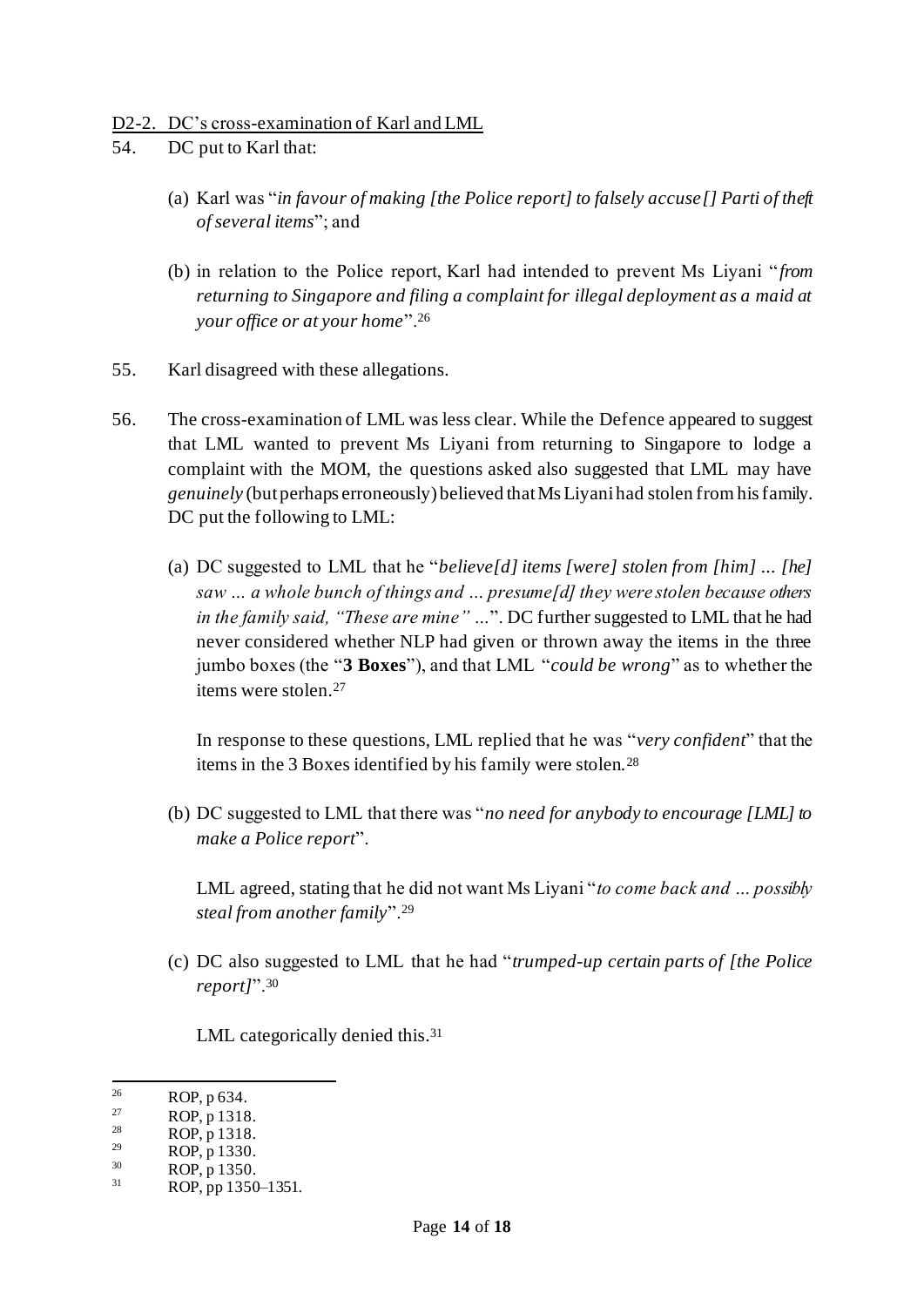(d) Finally, DC put to LML that he "*did not want Ms Liyani to come back to Singapore and possibly make a complaint against [his] family*".

In response to this put by DC, LML disagreed and asked: "*Why she launch a complaint against my family*".<sup>32</sup>

#### **D3. Defence's trial submissions**

- 57. The Defence's closing submissions did not clearly indicate that their case was that the Police report had been filed with an improper motive.
- <span id="page-14-2"></span><span id="page-14-0"></span>58. The Defence submitted as follows:<sup>33</sup>
	- (a) On 28 October 2016, after her dismissal, Ms Liyani had threatened to make a MOM complaint. Then, on 29 October 2016, the Liew family had discovered "*some items that had formerly belonged to the Liews*" in the 3 Boxes. This discovery "*presented itself as a convenient avenue to prevent Parti from finding future employment in Singapore, and to pre-empt any complaint against the Liew family by her*".
	- (b) In the alternative, the Liew family "*had simply forgotten what they had previously discarded*".<sup>34</sup>
- <span id="page-14-3"></span><span id="page-14-1"></span>59. The Defence's primary submission  $(at [58(a)])$  $(at [58(a)])$  $(at [58(a)])$  can be read in two ways:
	- (a) First, the Liew family genuinely believed that the items in the 3 Boxes were stolen, and decided opportunistically to use that against Ms Liyani.
	- (b) Second, the Liew family knew the items were not stolen, and falsely accused Ms Liyani of theft.
	- (c) It was unclear to the Prosecution which of these two theories the Defence was advancing. The cross-examination of LML (at  $[56(a)]$  and  $[56(c)]$  above) indicates that the Defence was advancing the first, and not the second theory. If LML had genuinely believed that Ms Liyani had stolen items, it would not have been "*improper*" for him to file the Police report, even if he had been spurred to do so by Ms Liyani's threat of a MOM complaint on 28 October 2016. LML could only have been said to have acted opportunistically.
	- (d) In the light of the Defence's alternative submission (at  $[58(b)]$ ), it was additionally unclear to the Prosecution whether the Defence was alleging that the Police report had been filed with an improper motive.

 $ROP, p 1367.$ 

 $33$  Defence's closing submissions, paras 439–440.

Defence's closing submissions, paras 442–444.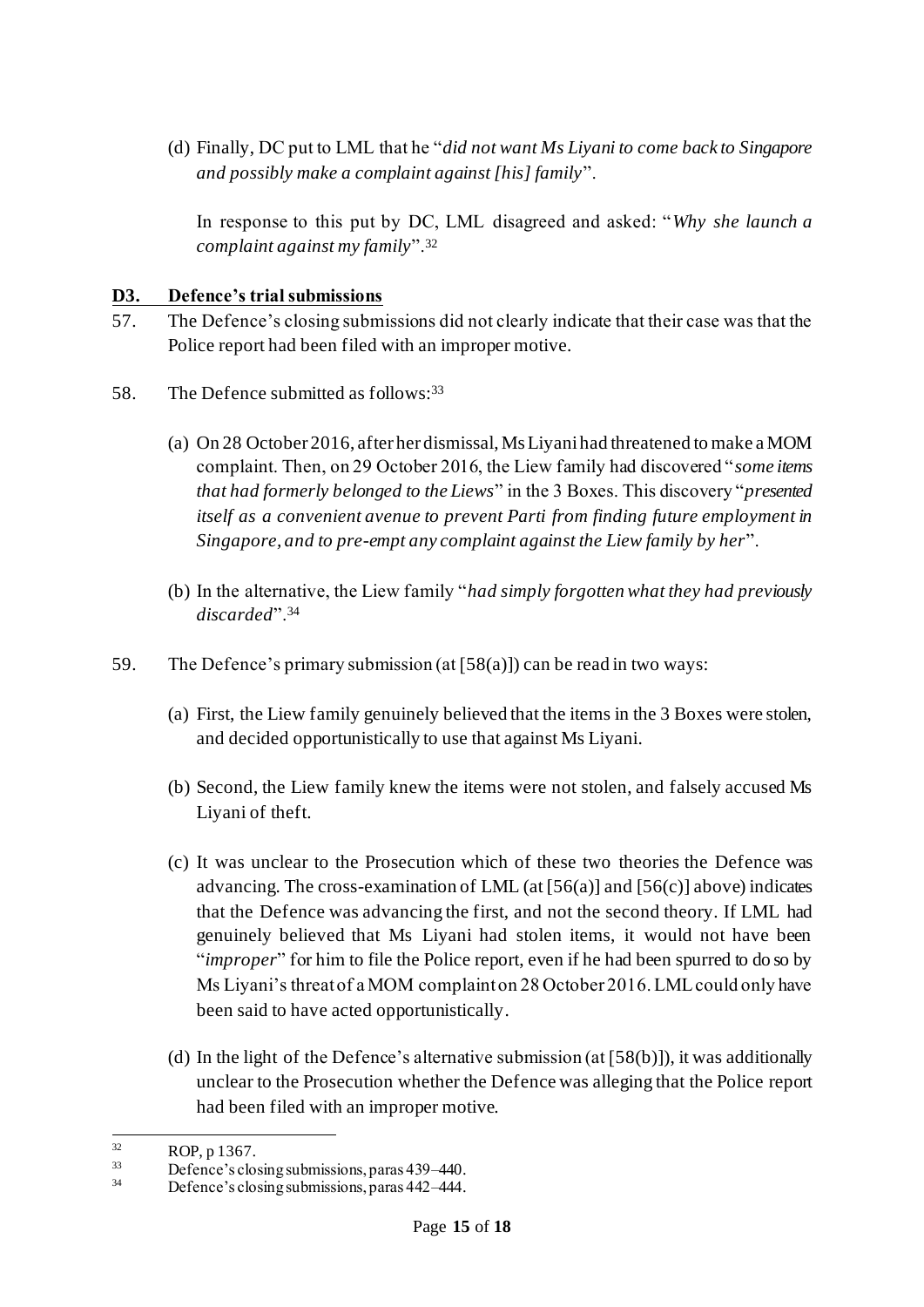#### **D4. Prosecution's trial submissions**

- 60. In its trial submissions, the Prosecution submitted that the Liews had no reason to frame Ms Liyani, emphasising the following points:<sup>35</sup>
	- (a) it was highly unlikely that the Liews would have made false statements to the Police and committed perjury, which are serious offences attracting substantial imprisonment terms, just to avoid the risk of being charged for illegal deployment of Parti, which attracts a maximum financial penalty of \$10,000;
	- (b) LML had unequivocally refuted the suggestion that he had sought to fix Ms Liyani, making clear that there was no motivation for him to do so;
	- (c) it was undisputed that the Liew family's relationship with Ms Liyani was generally cordial (she had no disputes with any of them apart from Karl); and
	- (d) the family's conduct in taking the Video on 29 October 2016, upon discovering that the 3 Boxes contained their belongings, was more consistent with them having been victims of a crime, rather than conspirators who had banded together to frame Ms Liyani.

### **D5. SCt's findings**

61. The trial judge made the following relevant observations:

*[74] Counsel for the defence accused Karl of being a habitual liar, accused Mr Liew of trumping up the charges against the accused, when Mr Liew had unequivocally stated that there was no motivation for a person like him to go against a maid and that his purpose in making a police report was to protect other families in Singapore from becoming victims of the accused.*

### **D6. Defence's appeal submissions**

62. The Defence's appeal submissions repeated the points in their closing submissions (see [\[58\]](#page-14-2) above).<sup>36</sup> The observations at [\[59](#page-14-3)] above are repeated.

### **D7. Defence's oral submissions on appeal**

- 63. At the hearing of the appeal on 1 November 2019, DC submitted as follows:
	- (a) "*They realised that after Parti was asked to leave in this hurried manner, Parti wanted to make a complaint to the MOM for illegal deployment*".<sup>37</sup>

<sup>&</sup>lt;sup>35</sup> Prosecution's trial closing submissions dated 1 March 2019, paras 83–89.

<sup>&</sup>lt;sup>36</sup> Defence's appeal submissions, paras 354 to 360.

NEs, 1 Nov 2019, p 61.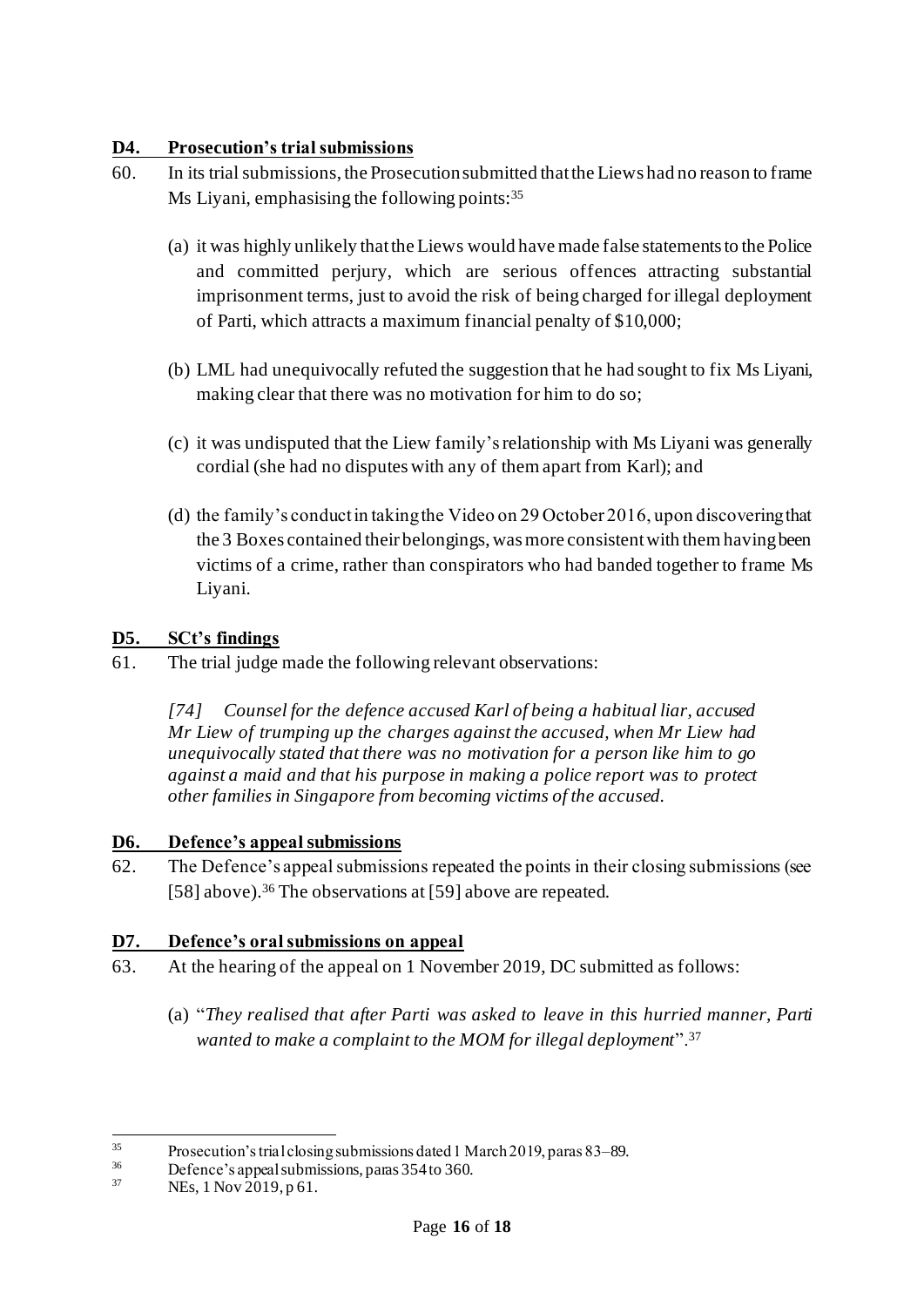- (b) "*this ability to contain Parti from coming back to Singapore to make a report, may have manifested. And that manifestation was in the product of a police report*";<sup>38</sup>
- (c) "*This is a FIR under calculated conditions … the FIR was calculated to keep Parti out. … Liew was successful in achieving that goal because he wanted to keep her out. Maybe this idea in Court was "I keep her out because I don't want her to steal from other places", but what is in the mind of Mr Liew isn't that simple*".<sup>39</sup>

#### **D8. Prosecution's written appeal submissions**

- <span id="page-16-0"></span>64. In the Prosecution's written submissions for the appeal, the Prosecution emphasised the following points:<sup>40</sup>
	- (a) the allegation of an improper motive was (1) not adequately put to the Liew family at trial and (2) not raised by Ms Liyani during investigations – it was an afterthought; and
	- a. the evidence showed that the Liew family (in particular, NLP) had a cordial relationship with Ms Liyani and would not have framed her.

#### **D9. Prosecution's oral appeal submissions**

- 65. At the hearing of the appeal on 1 November 2019 and 17 February 2020, the Prosecution repeated the points made in its written submissions (see [\[64](#page-16-0)] above). In this connection, the Prosecution also pointed out that:
	- (a) allegations of an improper motive (in relation to the filing of the Police report) were only put to LML and Karl;<sup>41</sup> and
	- (b) LML had explained why he had terminated Parti's employment around October 2016 despite having suspected her of stealing his items for years – the loss of his power bank was the final straw.<sup>42</sup>

#### **D10. Observations**

66. A key plank of the Judge's finding that (there was reason to believe that) LML and Karl had an improper motive in filing the Police report was the fact that Ms Liyani had mentioned a MOM complaint on 28 October 2016. The Judge stated that this was "*most critical[]*" (at [37] of the HCt Judgment).

 $\frac{38}{39}$  NEs, 1 Nov 2019, p 65.

 $^{39}$  NEs, 1 Nov 2019, pp 137–138.

<sup>&</sup>lt;sup>40</sup> Prosecution's appeal submissions, paras 23–29.

<sup>&</sup>lt;sup>41</sup> NEs, 17 Feb 2020, p 77.

NEs, 1 Nov 2019, pp 148–150.